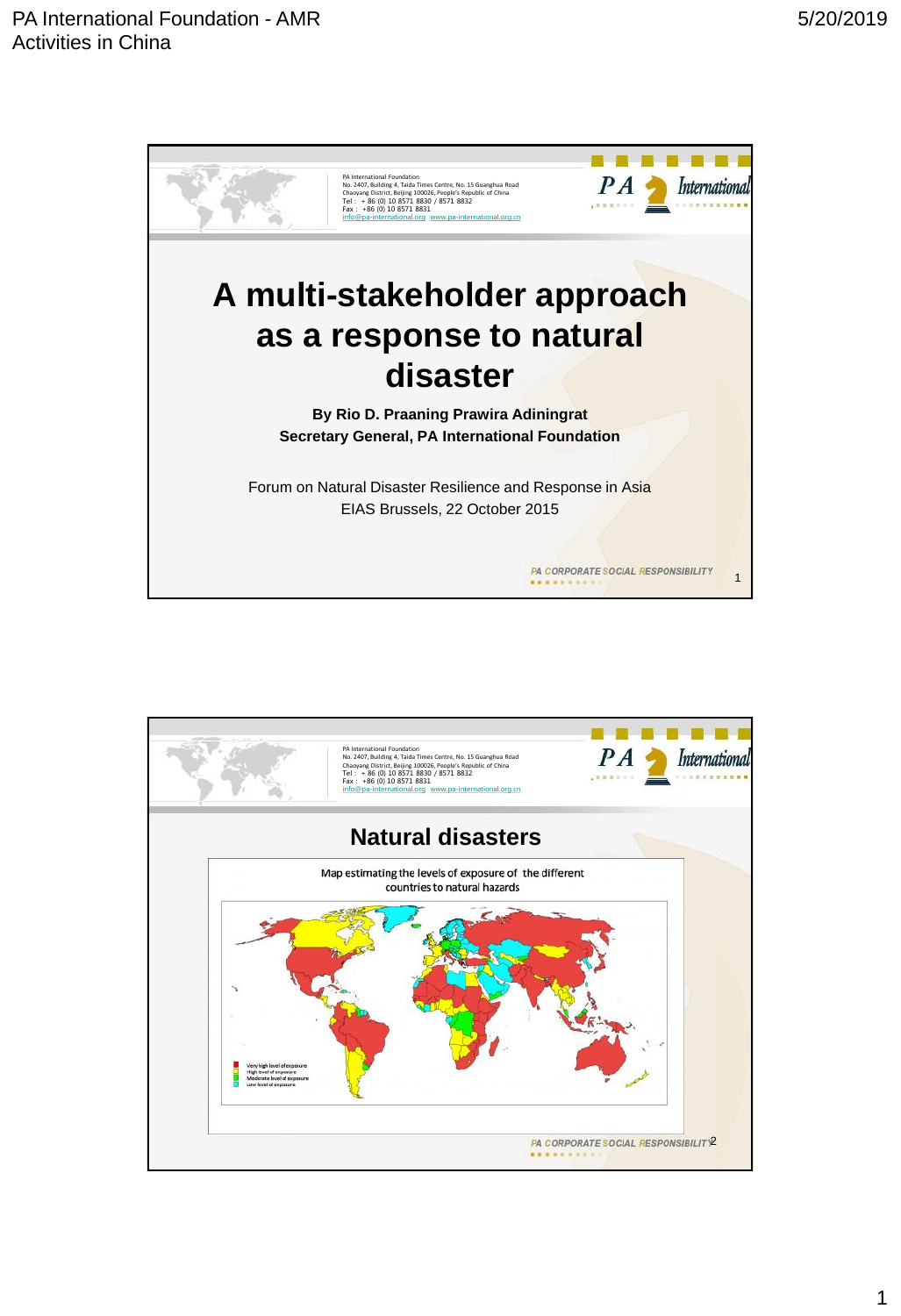

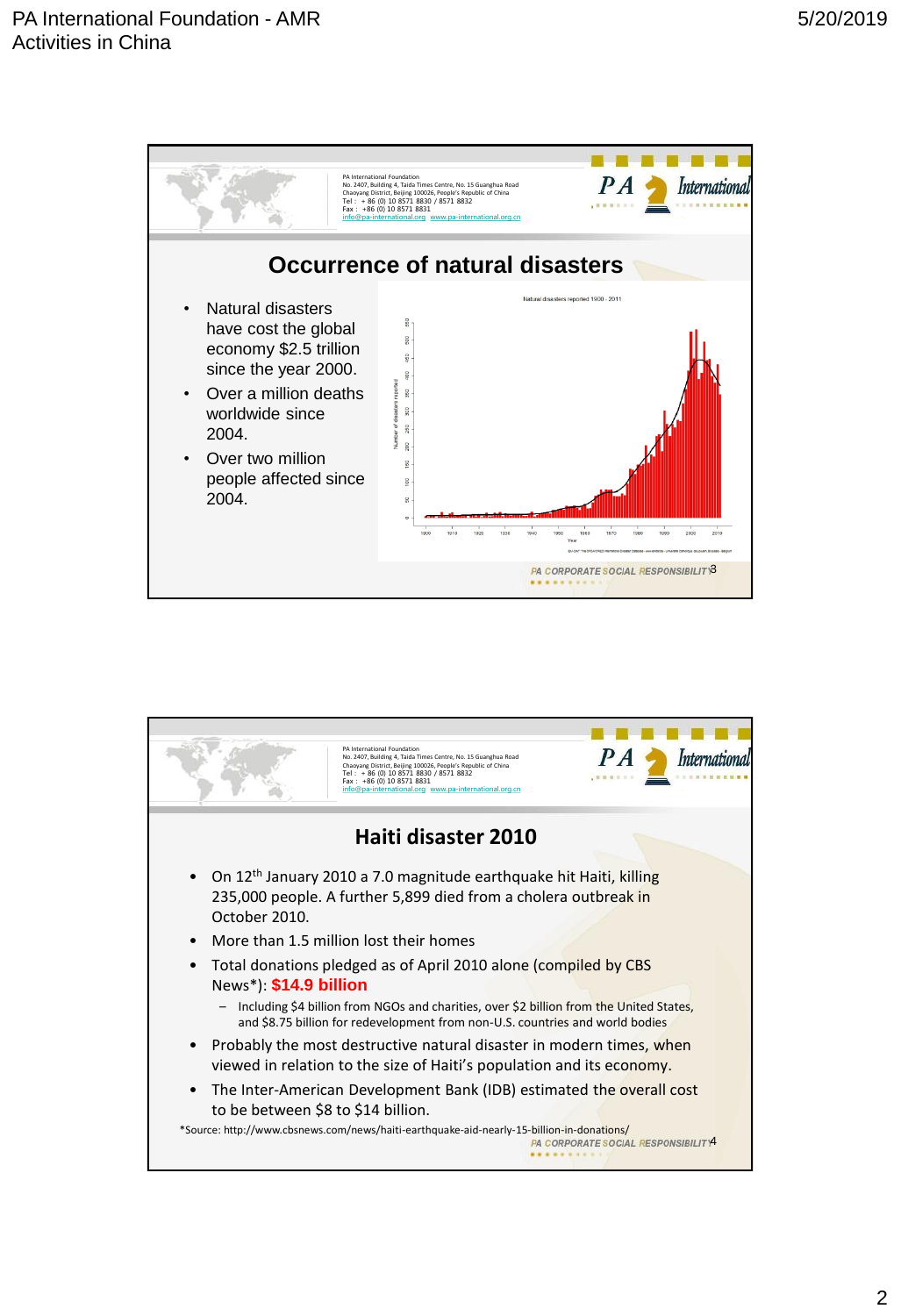|                | PA International Foundation<br>No. 2407, Building 4, Taida Times Centre, No. 15 Guanghua Road<br>Chaoyang District, Beijing 100026, People's Republic of China<br>Tel: + 86 (0) 10 8571 8830 / 8571 8832<br>Fax: +86 (0) 10 8571 8831<br>info@pa-international.org www.pa-international.org.cn |      |                                                                  |                                                                           |                                                 | PA<br>                                                                                | <i>Internationa</i>          |
|----------------|------------------------------------------------------------------------------------------------------------------------------------------------------------------------------------------------------------------------------------------------------------------------------------------------|------|------------------------------------------------------------------|---------------------------------------------------------------------------|-------------------------------------------------|---------------------------------------------------------------------------------------|------------------------------|
| Rank           | Deadliest natural disasters since 1970<br>As a proportion of population<br>Country                                                                                                                                                                                                             | Year | <b>Description</b>                                               | Killed                                                                    | <b>Deaths per million</b><br><b>inhabitants</b> | Haiti earthquake compared to other disasters<br><b>Damages</b><br>(US Millions, 2009) | <b>Damages</b><br>(% of GDP) |
|                | Haiti                                                                                                                                                                                                                                                                                          | 2010 | <b>Earthquake</b>                                                | 150,000 - 250,000                                                         | 15,000 - 25,000                                 | 7.200 - 8.100                                                                         | 104% - 117%                  |
| 1              | Nicaragua                                                                                                                                                                                                                                                                                      | 1972 | Earthquake                                                       | 10,000                                                                    | 4.046                                           | 4,325                                                                                 | 102.0%                       |
| $\overline{2}$ | Guatemala                                                                                                                                                                                                                                                                                      | 1976 | Earthquake                                                       | 23,000                                                                    | 3,707                                           | 3.725                                                                                 | 27.4%                        |
| 3              | Myanmar                                                                                                                                                                                                                                                                                        | 2008 | <b>Cyclone Nargis</b>                                            | 138,366                                                                   | 2,836                                           | 4.113                                                                                 | n.a.                         |
| $\overline{a}$ | Honduras                                                                                                                                                                                                                                                                                       | 1974 | <b>Cyclone Fifi</b>                                              | 8,000                                                                     | 2,733                                           | 2.263                                                                                 | 59.2%                        |
| 5              | Honduras                                                                                                                                                                                                                                                                                       | 1998 | <b>Cyclone Mitch</b>                                             | 14,600                                                                    | 2,506                                           | 5,020                                                                                 | 81.4%                        |
| 6              | Sri Lanka                                                                                                                                                                                                                                                                                      | 2004 | Tsunami*                                                         | 35,405                                                                    | 1.839                                           | 1.494                                                                                 | 7.0%                         |
| $\overline{7}$ | Venezuela                                                                                                                                                                                                                                                                                      | 1999 | Flood                                                            | 30,005                                                                    | 1.282                                           | 4.072                                                                                 | 3.5%                         |
| 8              | Bangladesh                                                                                                                                                                                                                                                                                     | 1991 | <b>Cyclone Gorki</b>                                             | 139.252                                                                   | 1.232                                           | 3.038                                                                                 | 6.4%                         |
| 9              | Solomon Is                                                                                                                                                                                                                                                                                     | 1975 | Tsunami                                                          | 200                                                                       | 1.076                                           | n.a.                                                                                  | n.a.                         |
| 10             | Indonesia                                                                                                                                                                                                                                                                                      | 2004 | Tsunami*                                                         | 165.825                                                                   | 772                                             | 5,197                                                                                 | 2.0%                         |
|                | n.a. Not available                                                                                                                                                                                                                                                                             |      | Source: Authors' calculations based on EM-DAT and WDI databases. | *Indian Ocean Tsunami caused a total of 226,000 deaths over 12 countries. |                                                 |                                                                                       |                              |

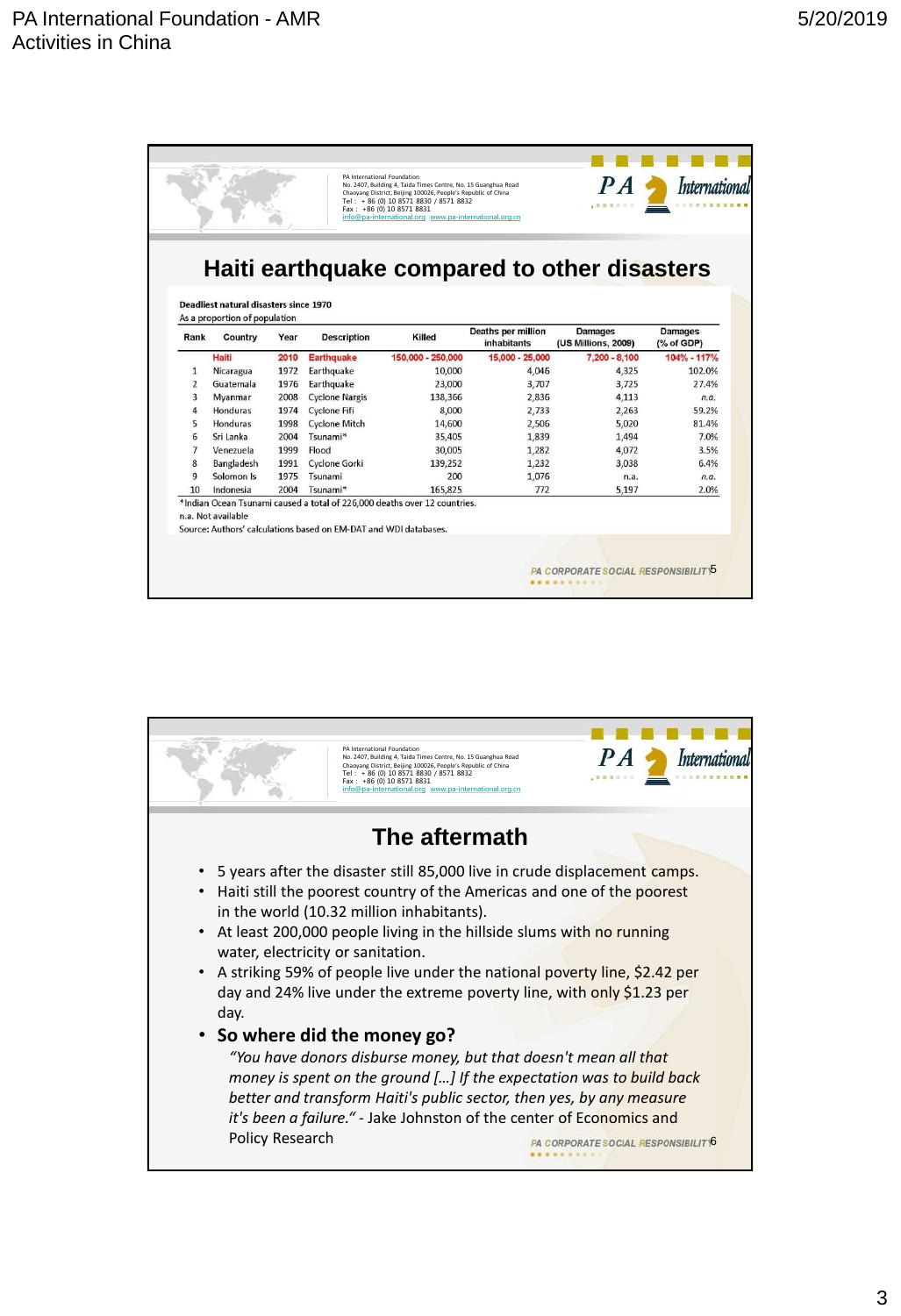

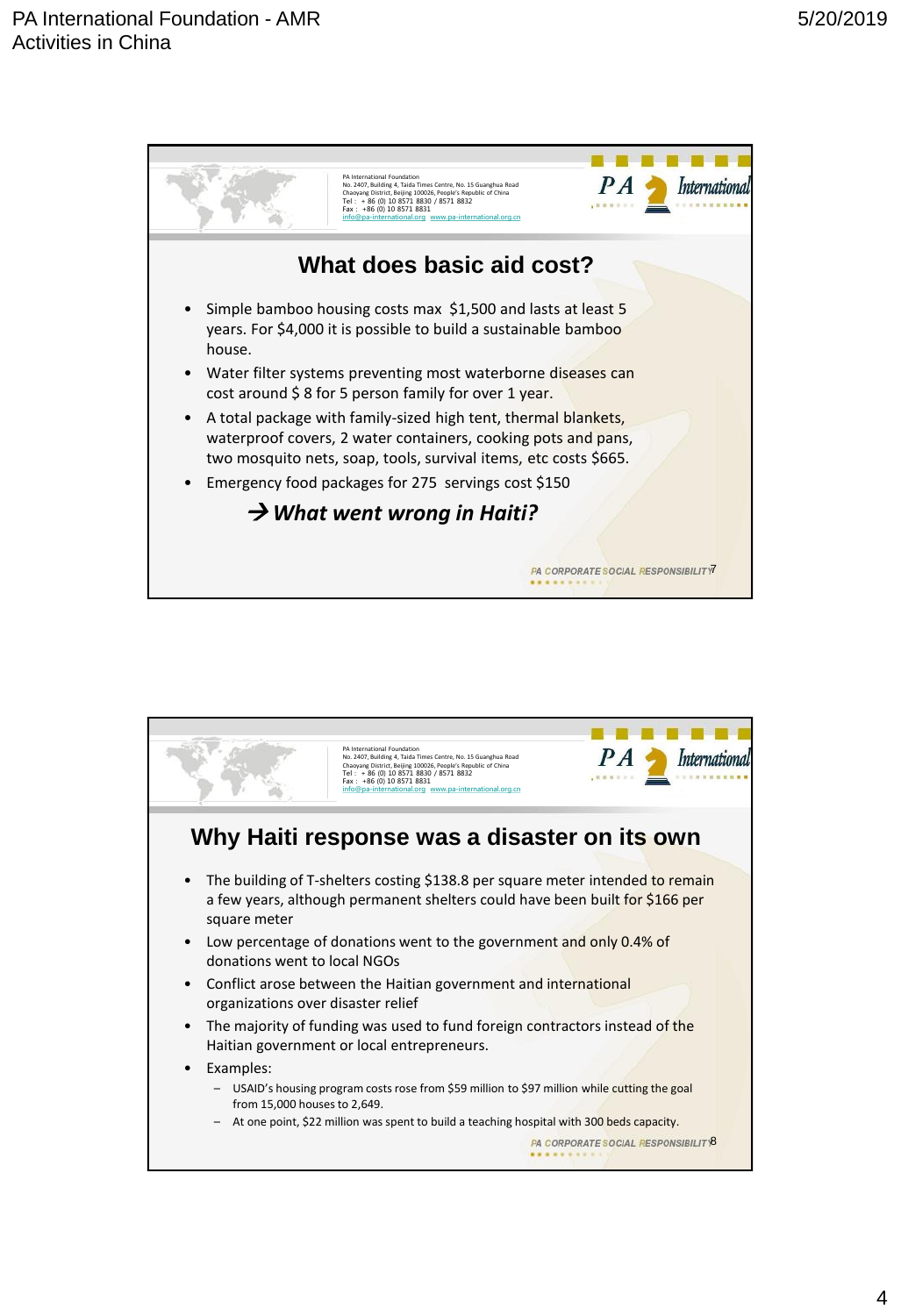

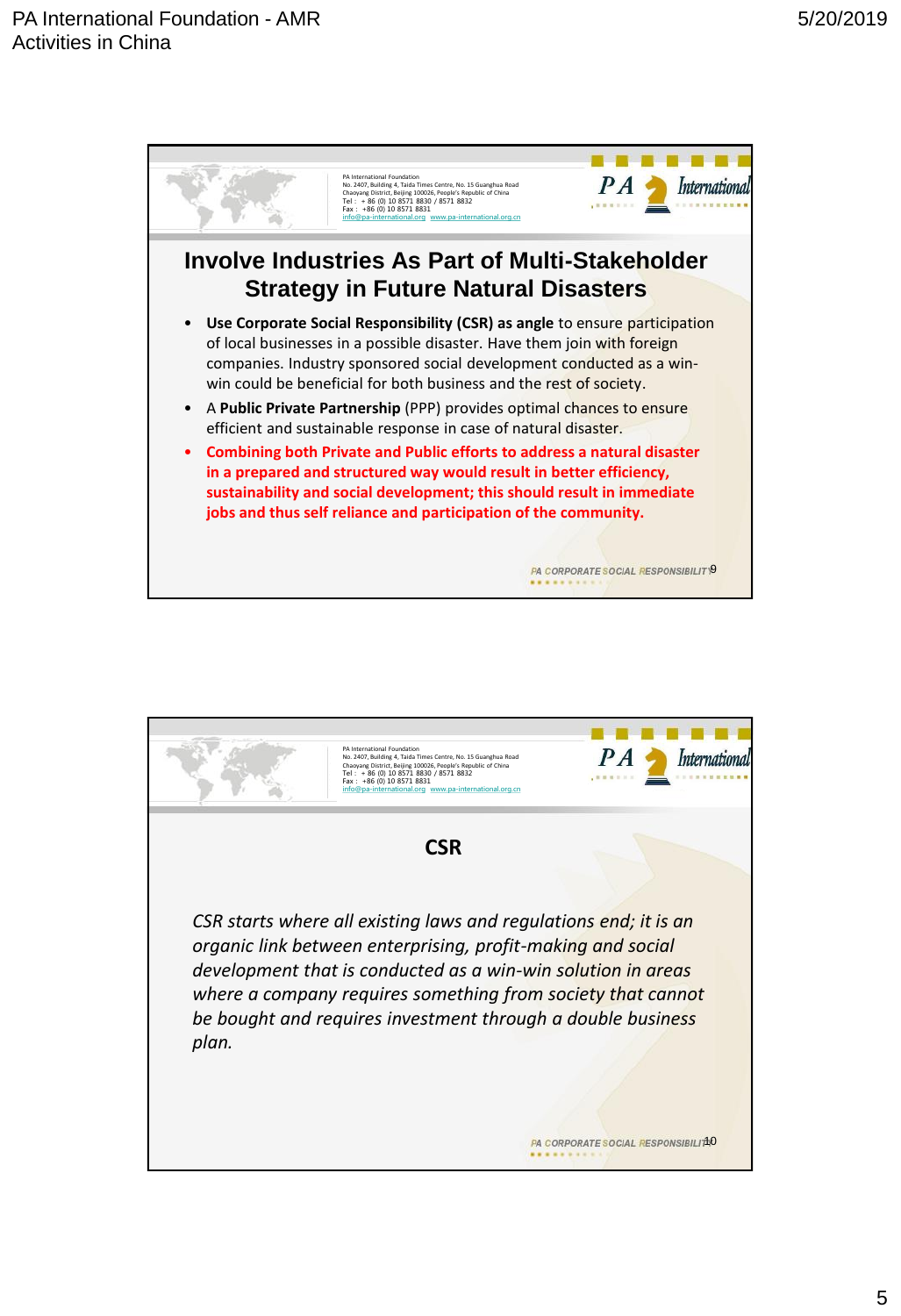

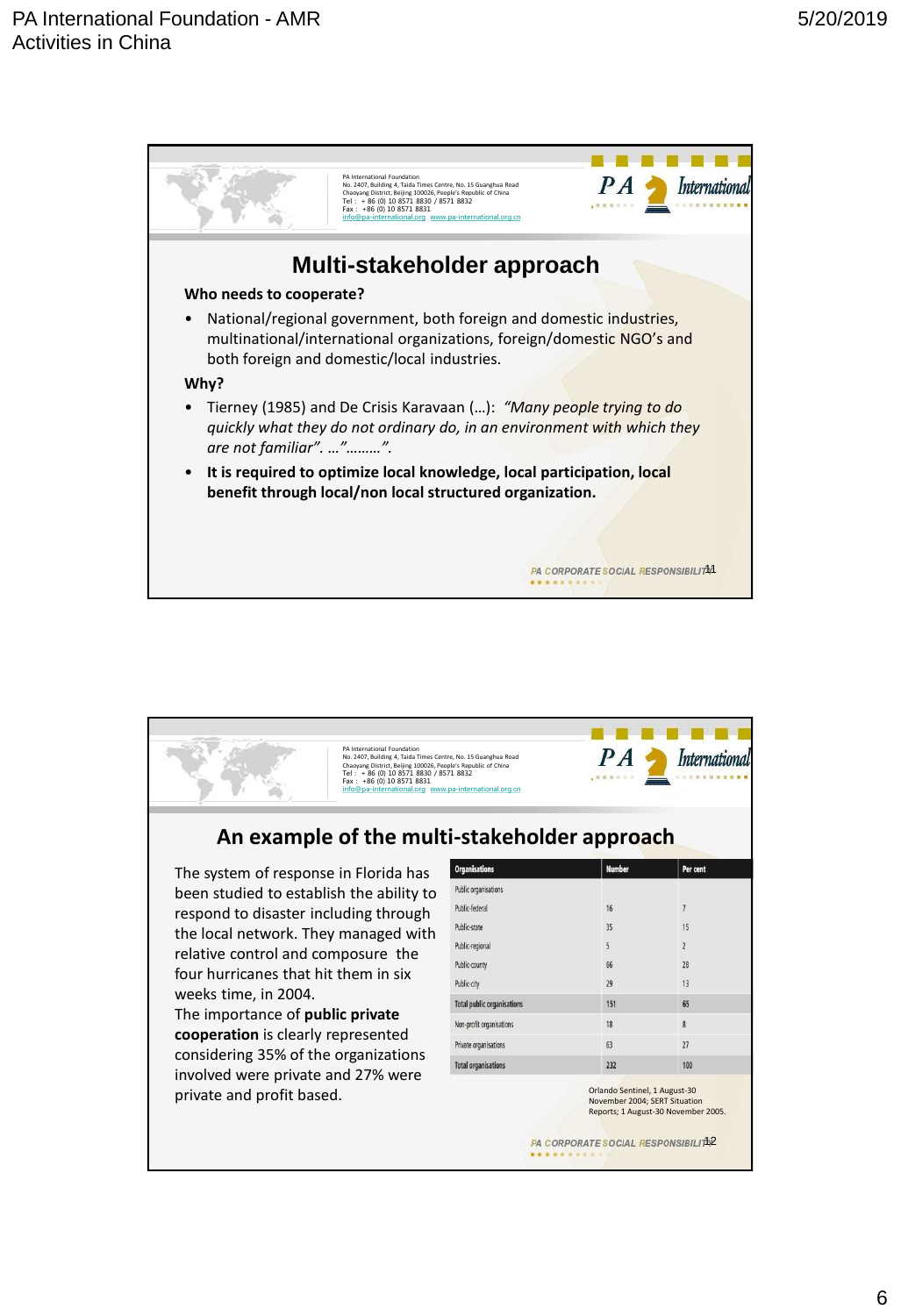

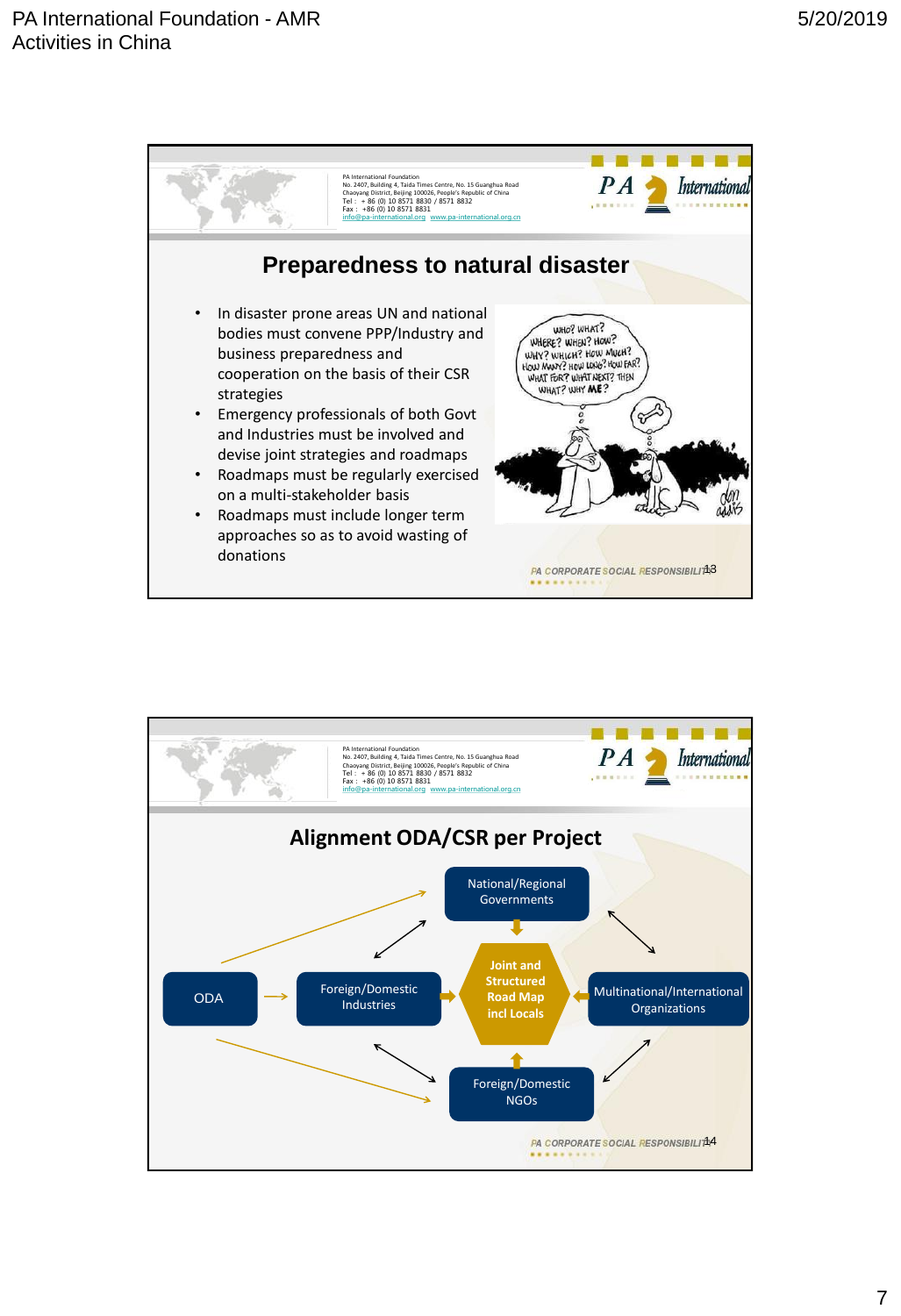

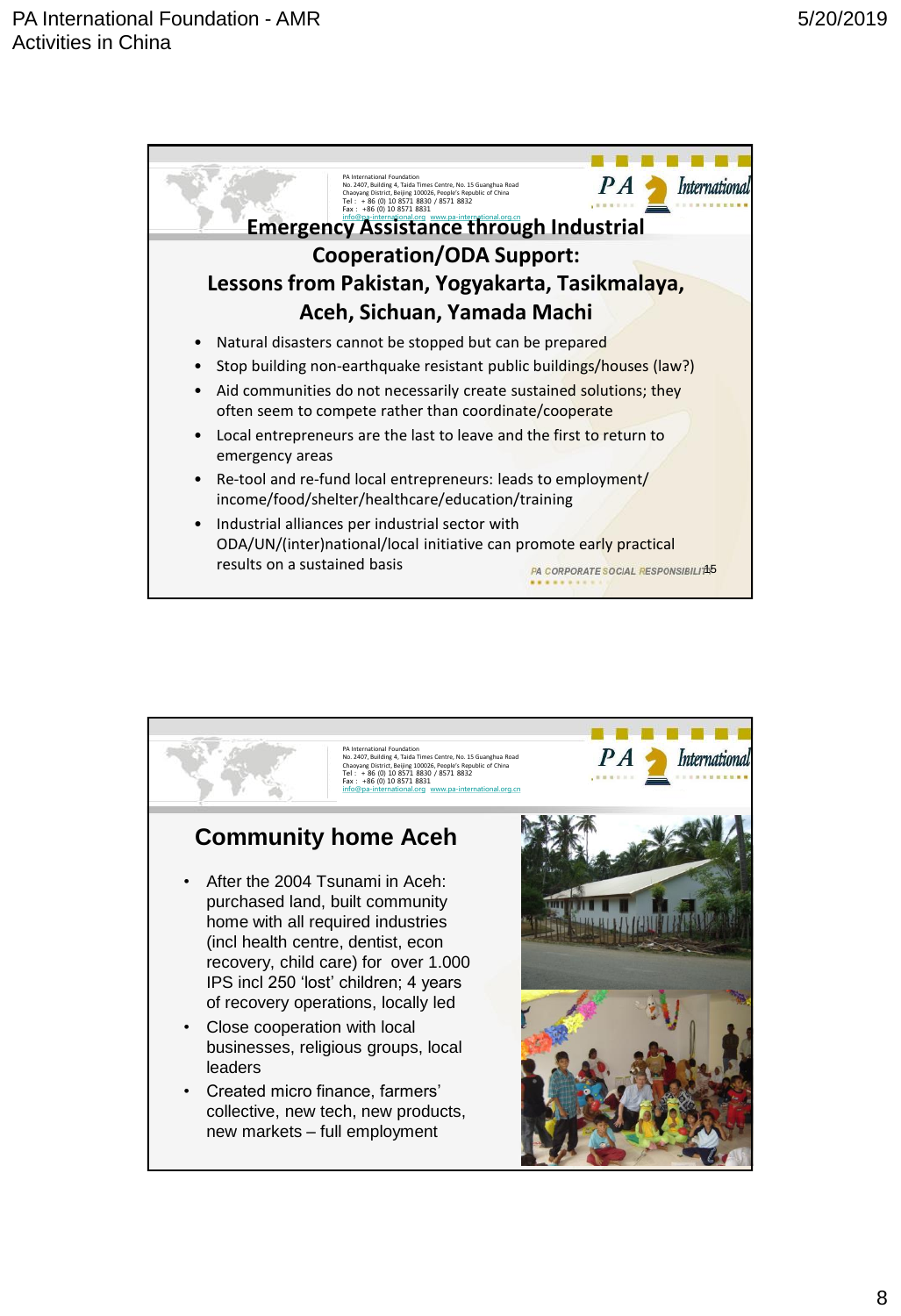

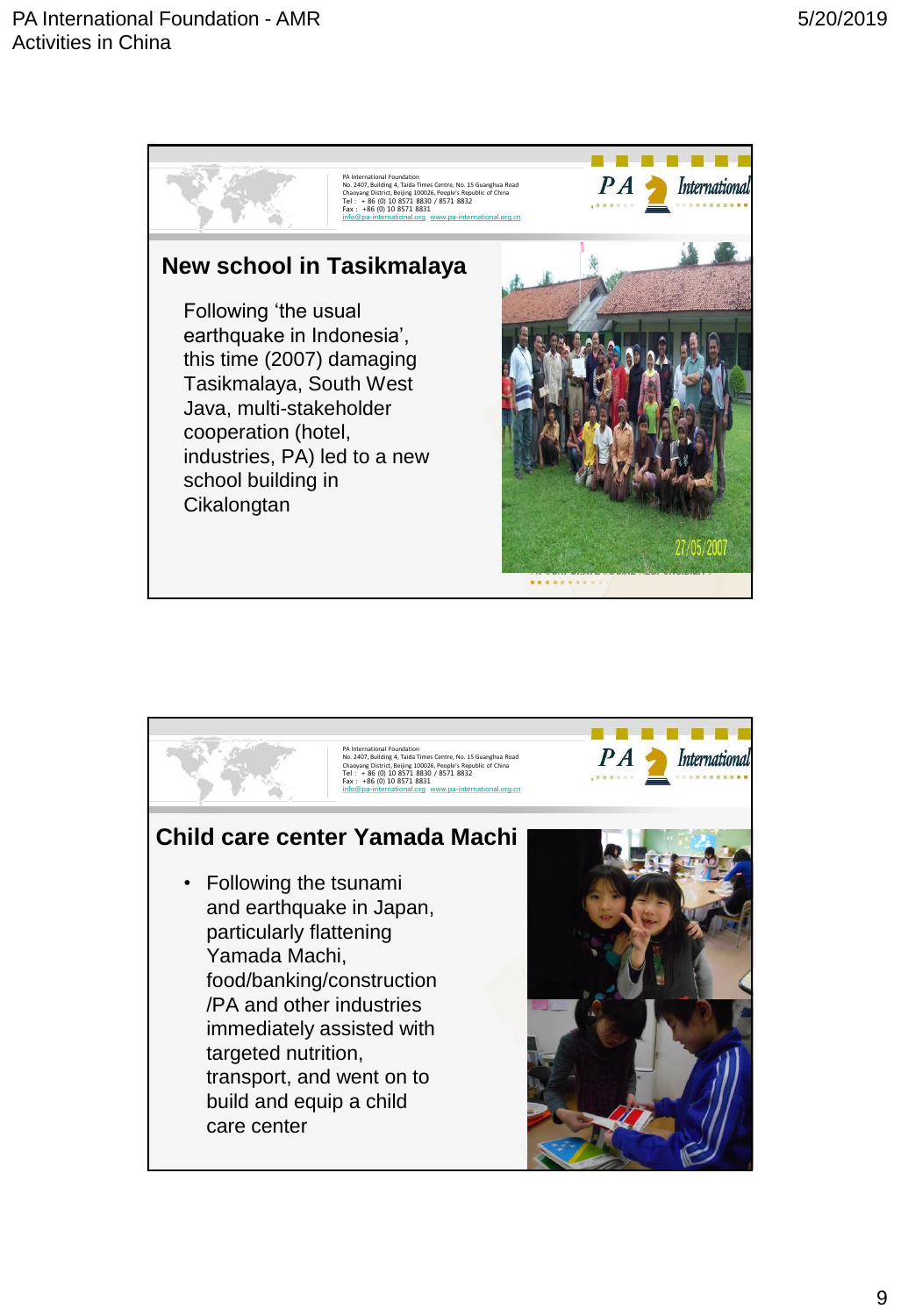

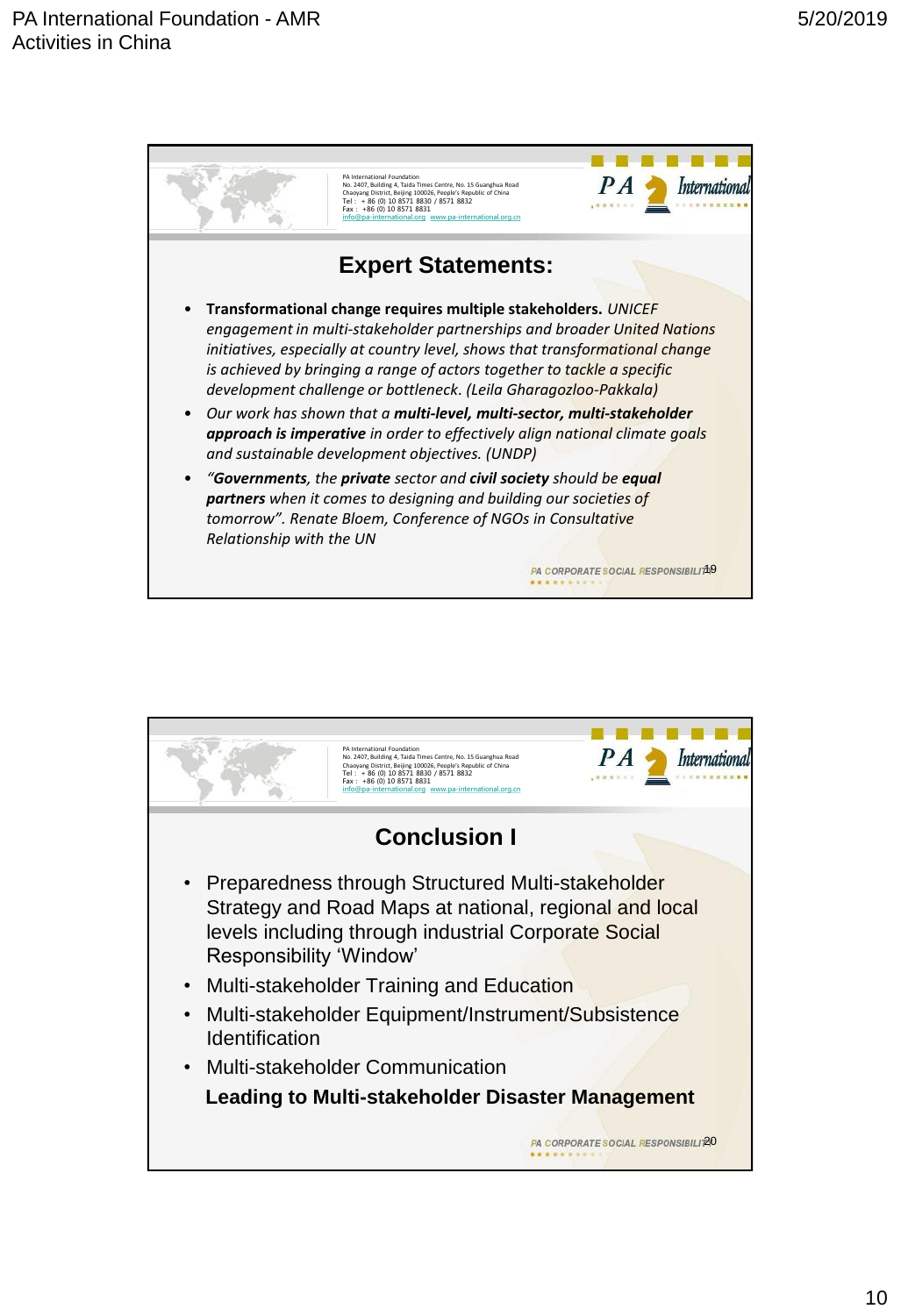